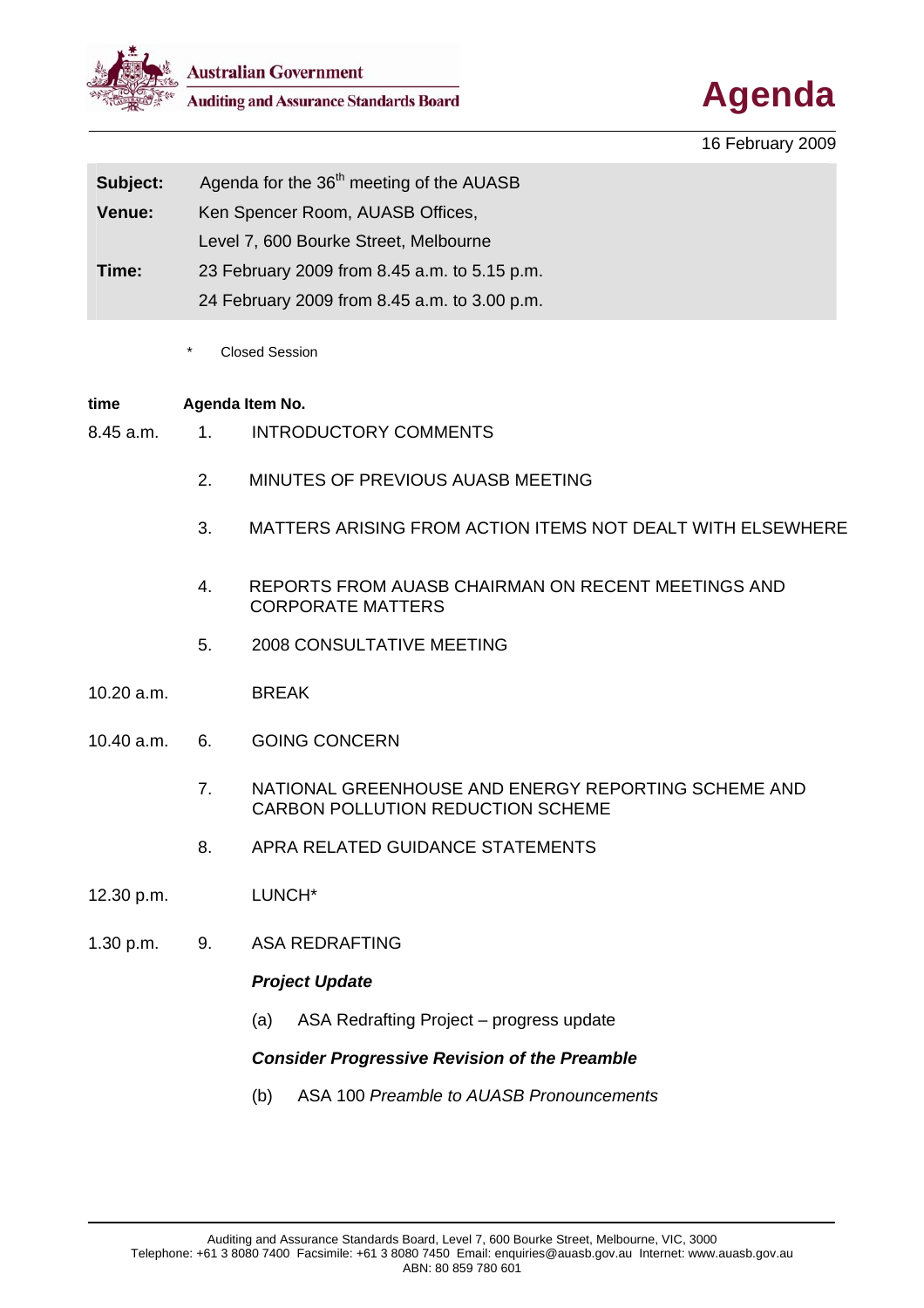



DAY 1 (cont'd)

10. ASA REDRAFTING (Continued)

#### *Consider Group 1 Redrafted Auditing Standards for Clearance for Final Approval*

ASA 260 *Communication with Those Charged with Governance* 

11. ASA REDRAFTING (Continued)

# *Consider Group 2 Redrafted Auditing Standards for Clearance for Final Approval*

ASA 570 *Going Concern*

12. ASA REDRAFTING (Continued)

# *Consider Group 5 Exposure Drafts for Approval to Release*

- (a) ASA 700 *The Auditor's Report on a General Purpose Financial Report*
- (b) ASA 705 *Modifications to the Opinions in the Independent Auditor's Report*
- (c) ASA 706 *Emphasis of Matter Paragraphs and Other Matters Paragraphs in the Independent Auditor's Report*
- 3.20 p.m. BREAK
- 3.40 p.m. 12. ASA REDRAFTING (Continued)

# *Consider Group 5 Exposure Drafts for Approval to Release*

- (d) ASA 800 *The Auditor's Report on Special Purpose Engagements*
- (e) ASA 805 *Special Considerations- Audits of Single Financial Statements and Specific Elements, Accounts or Items of a Financial Statement*
- (f) ASA 810 *Engagements to Report on Summary Financial Statements*
- (g) ASA 500 *Audit Evidence*
- (h) ASA 501 *Audit Evidence Specific Consideration for Selected Items*

#### 5.15 p.m. CLOSE